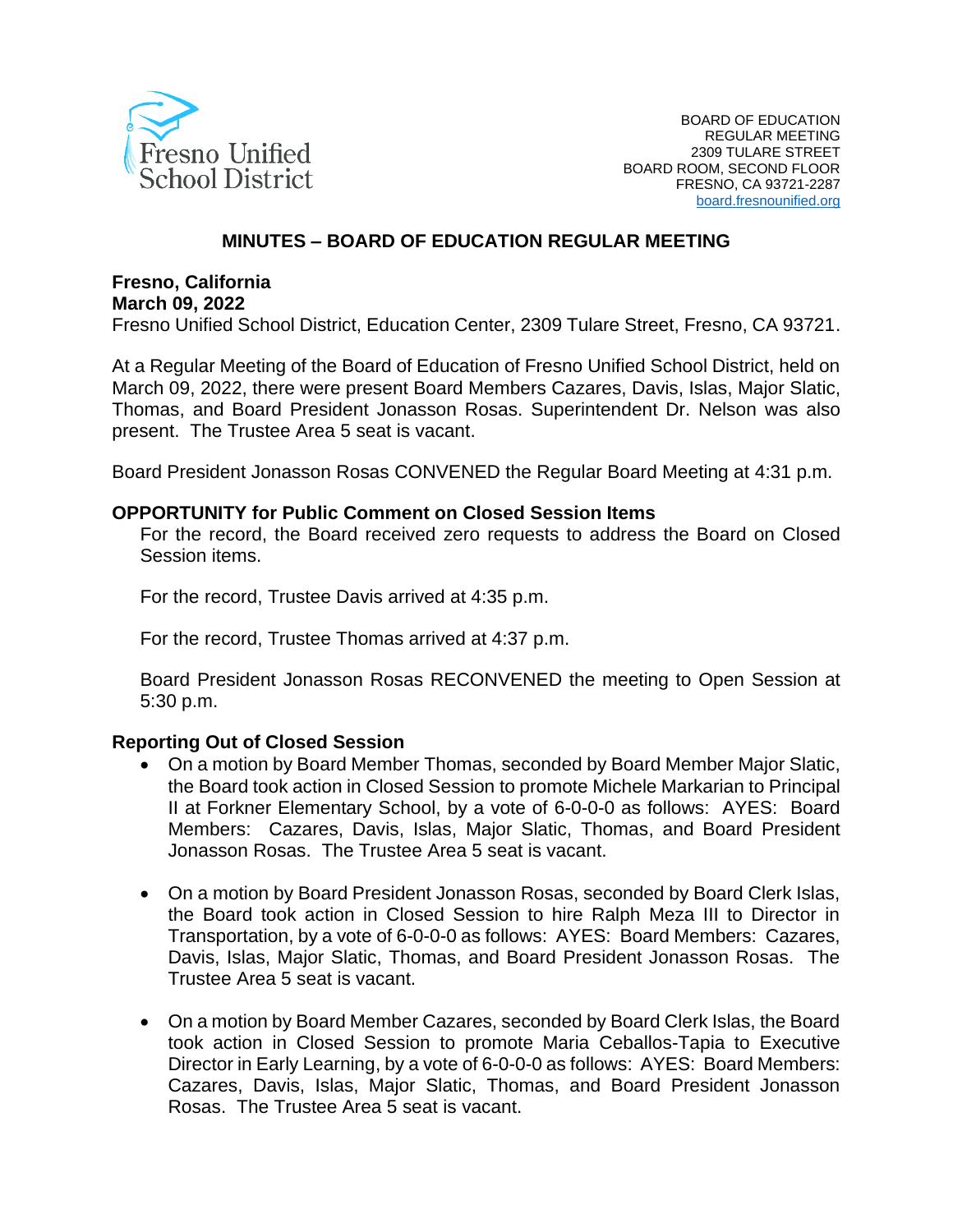#### **Reporting Out of Closed Session - continued**

- On a motion by Board Member Thomas, seconded by Board Clerk Islas, the Board took action in Closed Session to appoint William "Alex" Belanger to Chief Executive in Operations, by a vote of 6-0-0-0 as follows: AYES: Board Members: Cazares, Davis, Islas, Major Slatic, Thomas, and Board President Jonasson Rosas. The Trustee Area 5 seat is vacant.
- On a motion by Board Member Thomas, seconded by Board President Jonasson Rosas, the Board took action in Closed Session to hire Natasha Baker to Chief Academic Officer, by a vote of 6-0-0-0 as follows: AYES: Board Members: Cazares, Davis, Islas, Major Slatic, Thomas, and Board President Jonasson Rosas. The Trustee Area 5 seat is vacant.
- On a motion by Board Clerk Islas, seconded by Board Member Cazares, the Board took action in Closed Session to promote Ambra O'Connor to Chief of Staff in the Superintendent's Office, by a vote of 6-0-0-0 as follows: AYES: Board Members: Cazares, Davis, Islas, Major Slatic, Thomas, and Board President Jonasson Rosas. The Trustee Area 5 seat is vacant.

## **PLEDGE OF ALLEGIANCE**

Mrs. Lindsay Sanders led the flag salute.

## **HEAR Report from Superintendent**

- Recognized National School Social Work week, Women's History Month, and International SEL Day.
- Reminded the community, enrollment for Transitional Kindergarten and Kindergarten opened as of last week. Shared that enrollment for TK has expanded and all 4-year olds who turn 5 between September 2 and February 2 are eligible for enrollment. Enrollment can be completed completely online at www.fresnounified.org/enroll.
- Reminded staff, recruitment for the next National Board Cohort and Leadership Cohort are currently underway. Any interested staff can reach out to Leadership Development or Teacher Development for more information.
- Shared a reminder, the statewide indoor mask mandate for schools will move from a requirement to a strong recommendation starting Monday, March 14. Superintendent asked for respect and grace amongst all Fresno Unified family members, regardless of their masking choices starting next week.
- Shared, the inaugural episode of Faces of Fresno Unified Student Edition! The first episode highlights Zera Brown of Edison High School.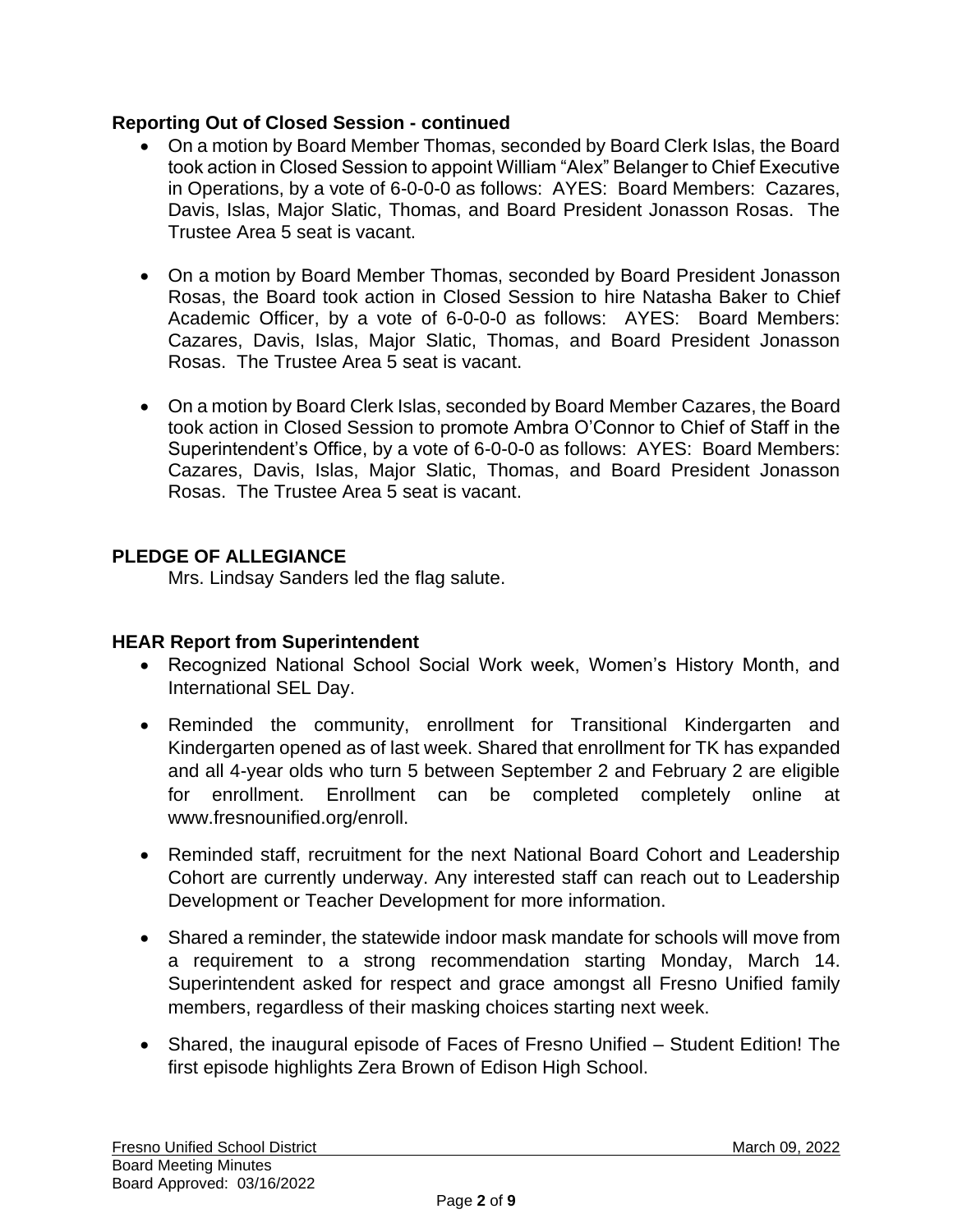#### **OPPORTUNITY for Public Comment on Consent Agenda Items**

For the record, the Board received one request to address the Board on the Consent Agenda. The individual's name along with a summary of topic is as follows:

1. Andrew Fabela: Agenda Item A-13, Deny Claim GL21-0907-6548.

On a motion by Board Member Major Slatic, seconded by Board Member Thomas, the Consent Agenda, with the exception of Agenda Items A-4, A-10, A-11 and A-12, which were pulled for further discussion, was approved by a roll call vote of 6- 0-0-0, as follows: AYES: Board Members: Cazares, Davis, Islas, Major Slatic, Thomas, and President Jonasson Rosas. The Trustee Area 5 seat is vacant.

**ALL CONSENT AGENDA** items are considered routine by the Board of Education and will be enacted by one motion. There will be no separate discussion of items unless a Board member so requests, in which event, the item(s) will be considered following approval of the Consent Agenda.

## **A. CONSENT AGENDA**

- **A-1, APPROVE Personnel List APPROVED as recommended.**
- **A-2, ADOPT Findings of Fact and Recommendations of District Administrative Board**

**ADOPTED as recommended**, the Findings of Fact and Recommendations of District Administrative Panels.

- **A-3, APPROVE Minutes from Prior Meetings APPROVED as recommended**, the draft minutes for the February 02 and February 16, 2022 Regular Board meetings.
- **A-4, APPROVE Graduation Agreements for the Class of 2022 APPROVED as recommended**, four independent contractor services agreements and tentative schedules for the Class of 2022 graduation ceremonies.

For the record, Board Members had comments/questions pertaining to Agenda Item A-4. A summary is as follows: Shared excitement for the return to in-person graduation ceremonies.

On a motion by Board Member Davis, seconded by Board Member Thomas, Agenda Item A-4 was approved by a vote of 6-0-0-0, as follows: AYES: Board Members: Cazares, Davis, Islas, Major Slatic, Thomas, and President Jonasson Rosas. The Trustee Area 5 seat is vacant.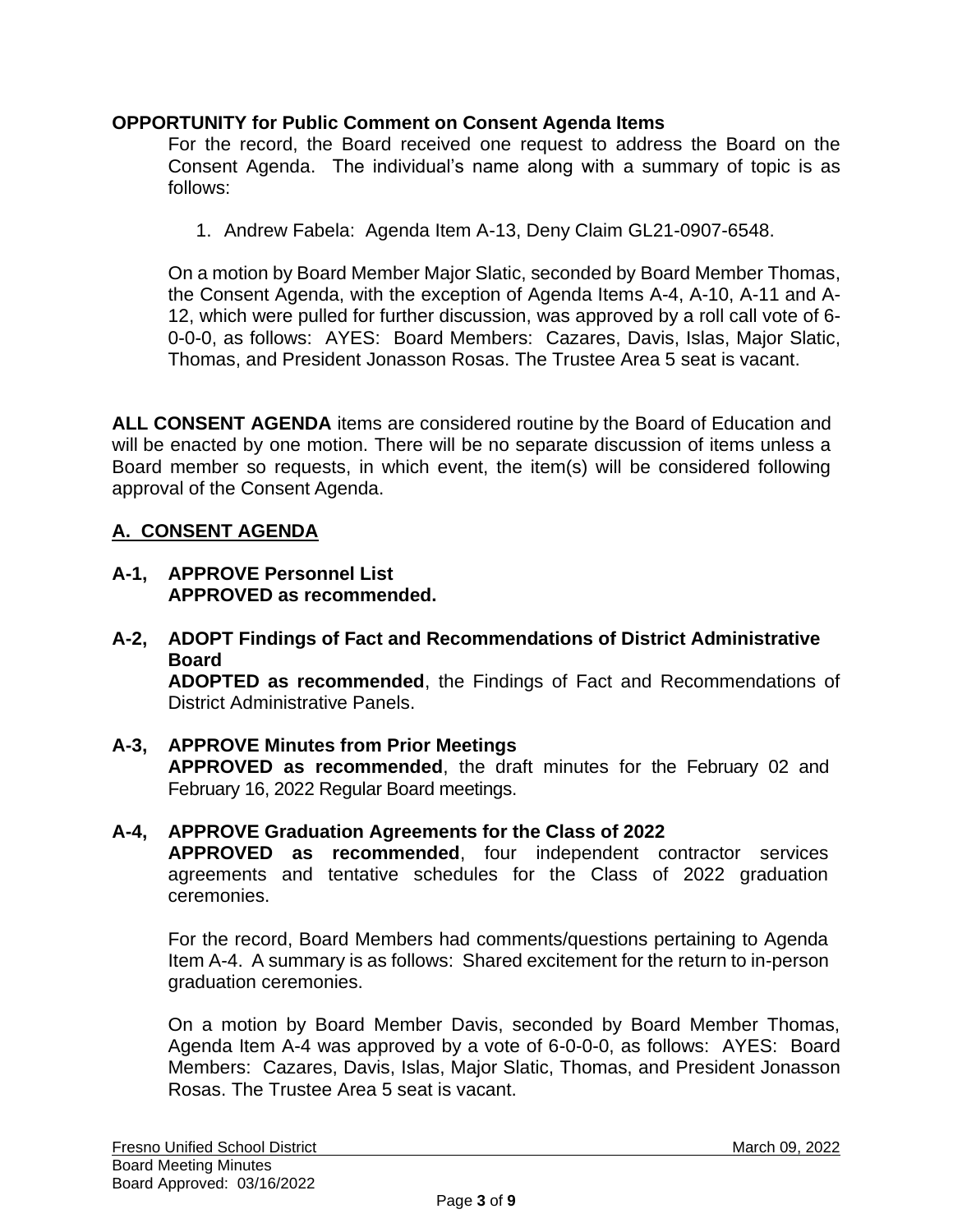## **A. CONSENT AGENDA – continued**

- **A-5, APPROVE the 2022 Ballot for the California School Boards Association Delegate Assembly APPROVED as recommended**, the ballot material for candidates seeking election to the California School Boards Association (CSBA) Delegate Assembly for Subregion 10-B, Fresno County.
- **A-6, APPROVE Memorandums of Understanding between Fresno Unified School District and Aspen Meadow Public School, Aspen Valley Prep Academy, Sierra Charter School and University High School APPROVED as recommended**, the Memorandums of Understanding between Fresno Unified School District and the following charter corporate entities: Aspen Public Schools Incorporated, which operates Aspen Valley Prep Academy and Aspen Meadow Public School; Sierra Charter School; and University High School.
- **A-7, APPROVE Contract with Certificated Retiree Frances Buelna-Szabo APPROVED as recommended**, a contract with certificated retiree Frances Buelna-Szabo.
- **A-8, APPROVE Addendum No. 4 to Master Agreement and Memorandum of Understanding and License Agreement for Fresno Unified School District Use of State Center Community College District (Fresno City College) Facilities**

**APPROVED as recommended**, Addendum No. 4 to the Master Agreement Establishing an Educational Partner Relationship between Fresno Unified and the Fresno City College (FCC) division of the State Center Community College District (SCCCD).

# **A-9, APPROVE Renewal Agreement with Marsh & McLennan Agency**

**APPROVED as recommended**, a renewal service agreement with Marsh & McLennan Agency for the provision of insurance consulting and brokerage services.

**A-10, APPROVE Award of Bid 22-11, Sub-Rings for Wide Area Network Services APPROVED as recommended**, information on Bid 22-11, to establish fixed lease pricing for logical sub-rings within the wide area network connecting 39 school sites to the central ring, the Fresno Unified Education Center, and the internet.

For the record, Board Members had comments/questions pertaining to Agenda Item A-10. A summary is as follows: Requested clarity as to why E-Rate funds are paid at different rates for work listed in agenda items A-10 and A-11 while funds appear to come out of the same Information Technology E-Rate budget. Tami Lundberg was available to provide clarity.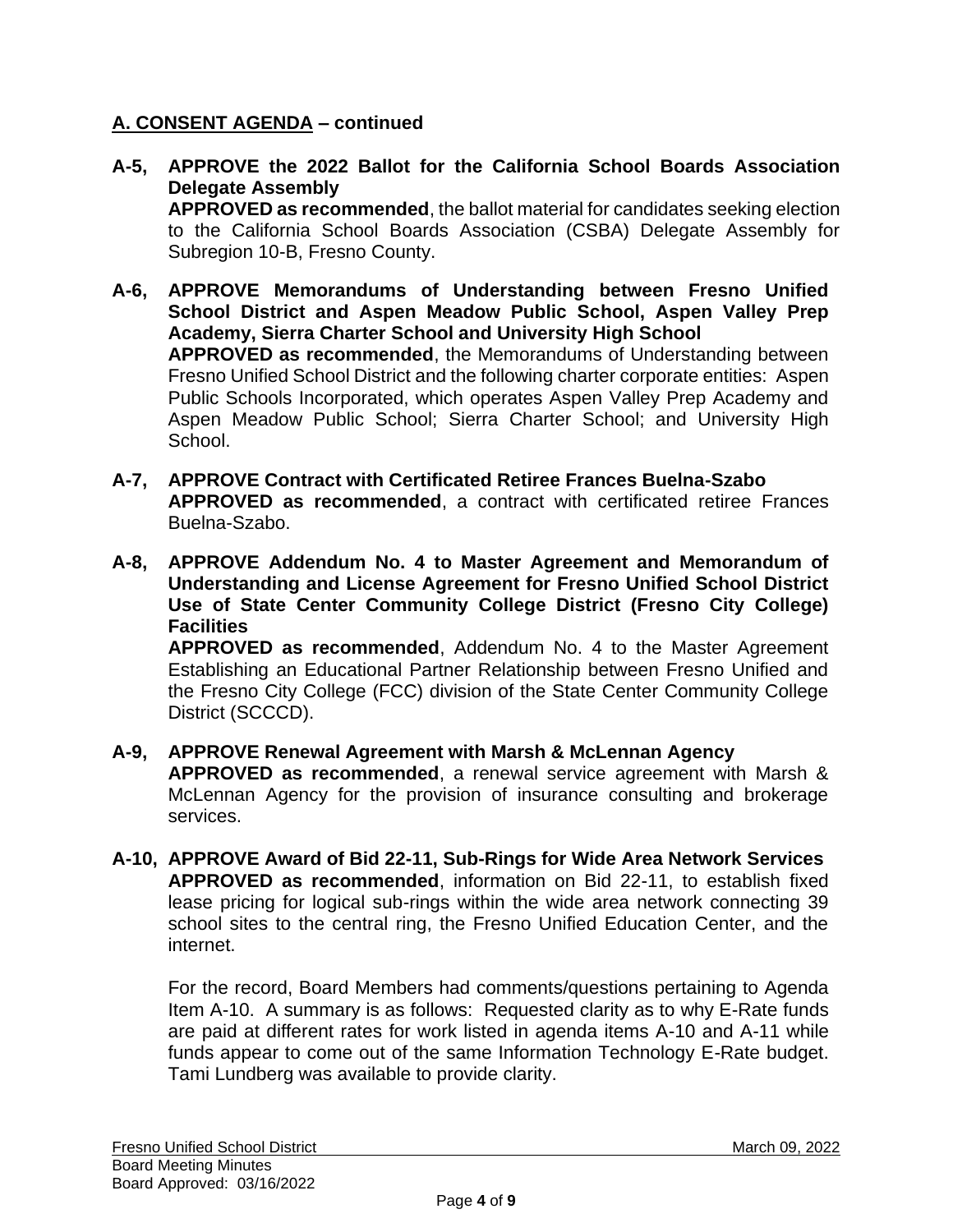## **A. CONSENT AGENDA – continued**

On a motion by Board Member Major Slatic, seconded by Board Member Thomas, Agenda Item A-10 was approved by a vote of 6-0-0-0, as follows: AYES: Board Members: Cazares, Davis, Islas, Major Slatic, Thomas, and President Jonasson Rosas. The Trustee Area 5 seat is vacant.

#### **A-11, APPROVE Award of Request for Proposal 22-12, Network Equipment and Professional Services for Internal Connections**

**APPROVED as recommended**, information on Request for Proposal (RFP) 22- 12, to replace and/or upgrade network equipment across school sites and facilities.

On a motion by Board Member Major Slatic, seconded by Board Member Davis, Agenda Item A-11 was approved by a vote of 6-0-0-0, as follows: AYES: Board Members: Cazares, Davis, Islas, Major Slatic, Thomas, and President Jonasson Rosas. The Trustee Area 5 seat is vacant.

#### **A-12, APPROVE Use of Individual Piggyback Contracts**

**APPROVED as recommended**, information regarding four piggyback contracts recommended for use during 2021/22 for efficient and cost-effective procurement.

For the record, Board Members had comments/questions pertaining to Agenda Item A-12. A summary is as follows: Requested clarity as to the company name of the original procurement agencies. Karin Temple and Ann Loorz were available to provide clarity.

On a motion by Board Member Thomas, seconded by Board Member Davis, Agenda Item A-12 was approved by a vote of 6-0-0-0, as follows: AYES: Board Members: Cazares, Davis, Islas, Major Slatic, Thomas, and President Jonasson Rosas. The Trustee Area 5 seat is vacant.

#### **A-13, DENY Claim GL21-0907-6548 DENIED as recommended**, a Claim for Damages by Dominick Bererducci, case GL21-0907-6548.

**A-14, RATIFY an Addendum with PresenceLearning, Inc. RATIFIED as recommended**, an addendum to an existing independent contractor services agreement with PresenceLearning, Inc. for \$1,188,450.

#### **A-15, RATFY Change Orders**

**RATIFIED as recommended**, information on Change Orders for the following projects:

• Bid 20-19, Fresno High School Career Technical Education (CTE) Building Construction Change Order 9 presented for ratification  $$62,850$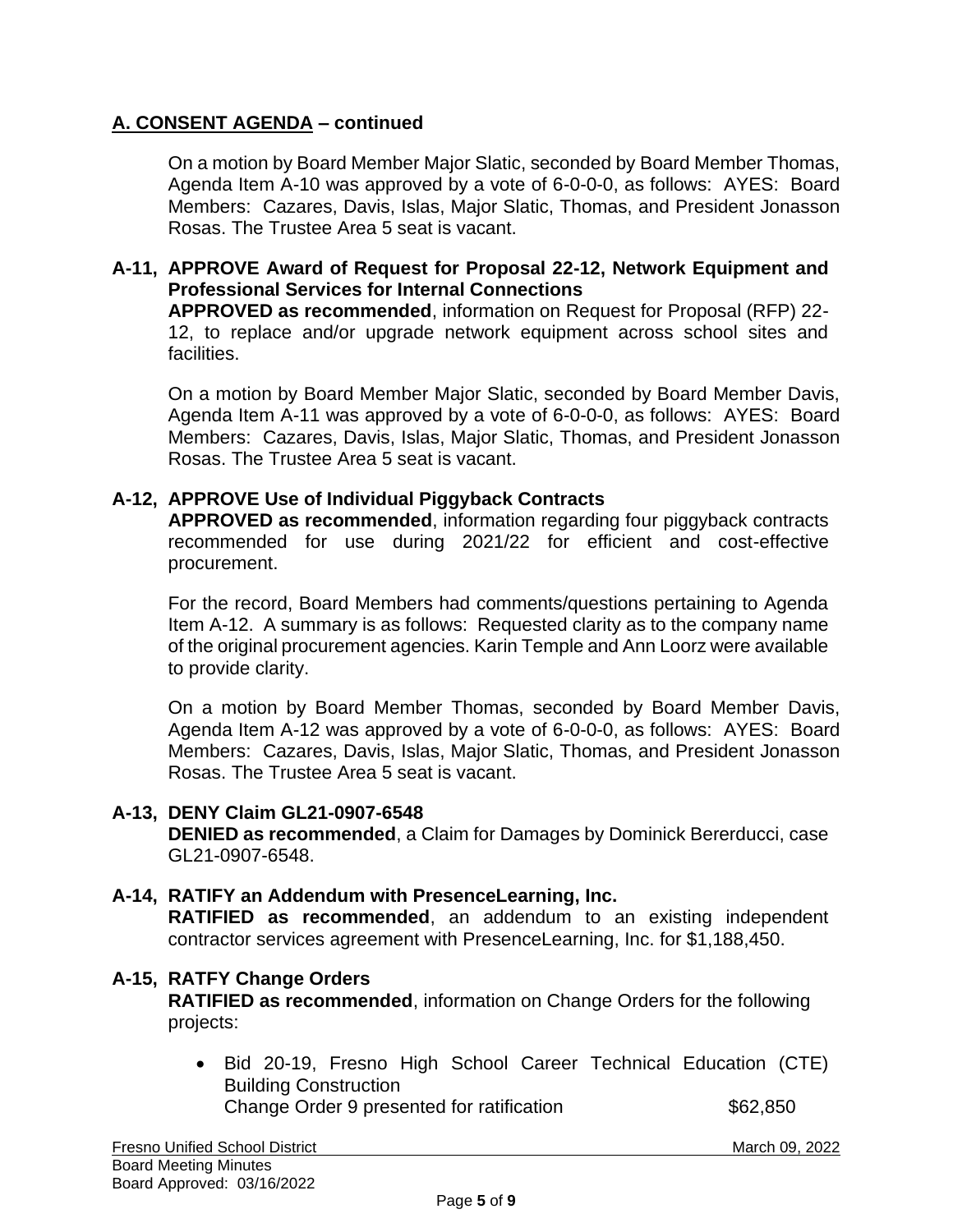## **A. CONSENT AGENDA – continued**

| $\bullet$ | Bid 21-11, Edison High School Gymnasium Addition<br>Change Order 7 presented for ratification                                                                                         |                                                                                 | \$85,936                    |  |
|-----------|---------------------------------------------------------------------------------------------------------------------------------------------------------------------------------------|---------------------------------------------------------------------------------|-----------------------------|--|
|           | Bid 21-35, Jackson Elementary School Multipurpose<br>Reconstruction, MPR Bldg.<br>Change Order 2 presented for ratification                                                           |                                                                                 | <b>Building</b><br>\$11,483 |  |
|           | Bid 21-46 Sections A, B, C, E, and F, Asphalt Pavement Rehabilitation at<br><b>Various Sites</b><br>Change Order 1 Sections A, B, C, E, and F presented for ratification<br>\$126,302 |                                                                                 |                             |  |
|           | Bid 21-46 Sections D and G, Asphalt Pavement Rehabilitation at Various<br><b>Sites</b><br>Change Order 1 Sections D and G presented for ratification \$0                              |                                                                                 |                             |  |
|           | <b>Winchell Elementary Schools</b><br>Change Order 1 presented for ratification                                                                                                       | Bid 21-48 Section B, Playground Equipment Replacement at Webster and<br>\$2,148 |                             |  |
|           | 04.50 Vastt saal Laavaanaatka Elamantaan Oskaala Madulaa<br>n: J                                                                                                                      |                                                                                 |                             |  |

• Bid 21-53, Kratt and Leavenworth Elementary Schools Modular Classroom Infrastructure Change Order 1 presented for ratification \$144,233

## **A-16, RATIFY Notices of Completion**

**RATIFIED as recommended**, are Notices of Completion for the following projects, which have been completed according to plans and specifications:

- Bid 21-46 Sections A, B, C, E, and F, Asphalt Pavement Rehabilitation at Various Sites
- Bid 21-46 Sections D and G, Asphalt Pavement Rehabilitation at Various **Sites**

## **A-17, RATIFY Purchase Orders from December 01, 2021 through December 31, 2021, and Zero Dollar Contracts**

**RATIFIED as recommended**, information on purchase orders issued from December 01, 2021 through December 31, 2021 as well as a list of zero-dollar contracts that specify terms but where no funds will be exchanged between Fresno Unified and other entities.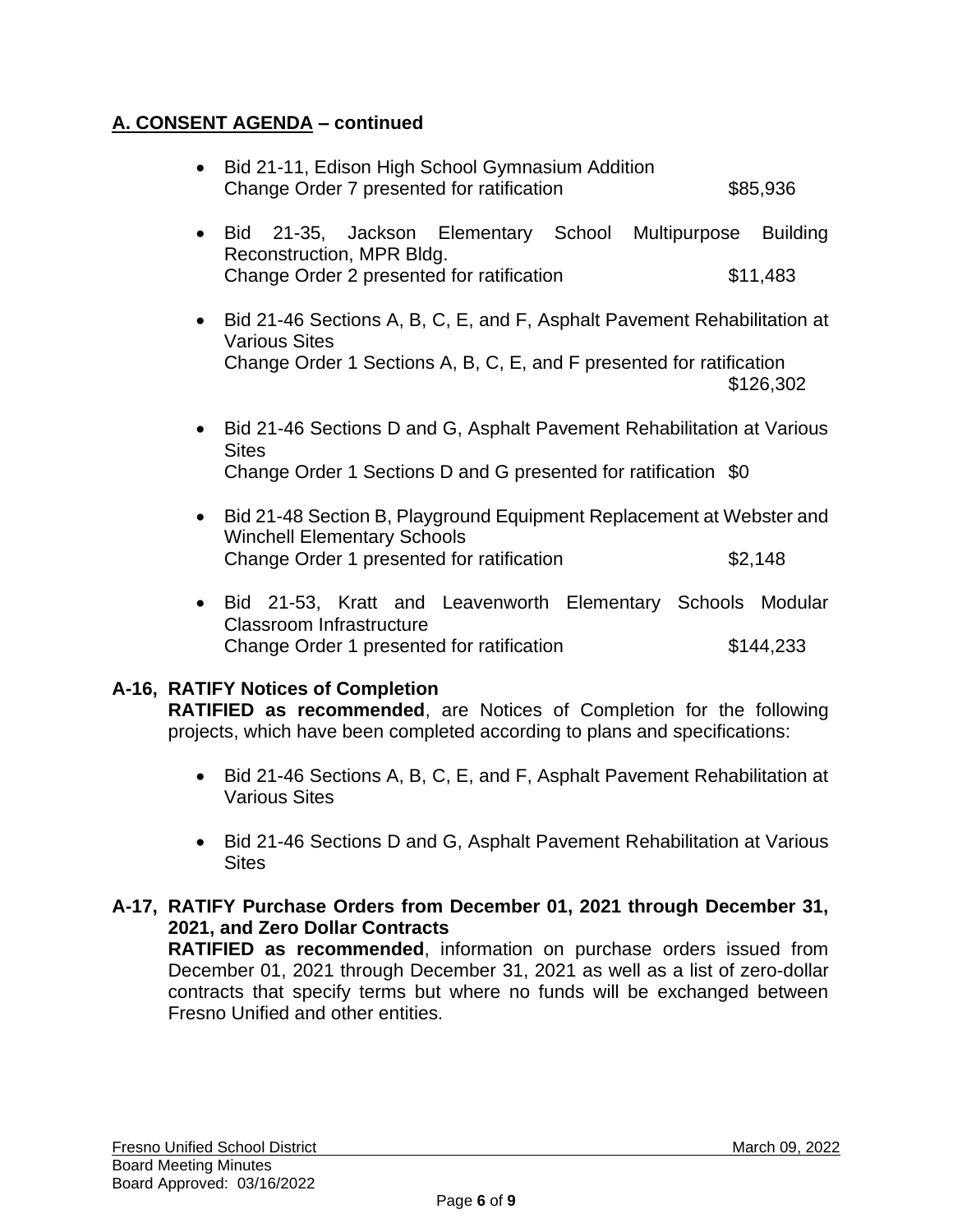## **B. CONFERENCE/DISCUSSION AGENDA**

#### **B-18, DISCUSS and APPROVE the 2021/22 Second Interim Financial Report**

#### **OPPORTUNITY for Public Comment on Agenda Item B-18**

For the record, the Board received zero requests to address the Board on Agenda Item B-18.

On a motion by Board Member Davis, seconded by Board Member Thomas, Agenda Item B-18 was approved by a vote of 6-0-0-0, as follows: AYES: Board Members: Cazares, Davis, Islas, Major Slatic, Thomas, and President Jonasson Rosas. The Trustee Area 5 seat is vacant.

#### **B-19, PRESENT and DISCUSS the 2022/23 Strategic Budget Development**

#### **OPPORTUNITY for Public Comment on Agenda Item B-19**

For the record, the Board received zero requests to address the Board on Agenda Item B-19.

For the record, Board members had comments/questions pertaining to Agenda Item B-19. A summary is as follows: Requested clarity as to if the request for augmentation by the Human Resource Department will be enough? Requested clarity as to where the 191 cafeteria tables in disrepair will go once removed. Requested clarity as to how the bus Global Positioning System (GPS) will be used. Requested clarity as to where the old or broken projectors will go once removed. Requested clarity as to when the Board will receive a recycle plan for old projectors. Requested clarity as to how teachers will be trained to use new technology. Commented on looking forward to the new technology and hoping it will age with students. Requested to have the LTE network extend to schools located north of Shaw. Requested clarity as to how far the Wi-Fi will extend. Requested clarity as to if finger printing fees are waived for volunteers. Requested if there is an opportunity to piggyback on the GPS being purchased to add a mapping feature. Requested clarity as to the opportunity for the district to use the City of Fresno's bus wash system. Encouraged staff to apply for Customer Municipal Advisory Committee (CMAC) funds through Council of Government (COG). Requested clarity as to if additional vans have been ordered by the Transportation Department and if so, when they will arrive. Requested clarity as to if the district will address higher gas prices in the agreement with First Student. Requested clarity as to if election costs listed in the presentation are for April or November. Requested clarity as to which entity facilitates the election. Requested clarity as to if there is an opportunity for Fresno Adult School students to intern in district departments. Requested clarity as to languages served in the Family Learning and Technology Support (FLAT) centers and how the district is accommodating smaller language groups. Recommended the district look toward meeting digital literacy needs of families. Requested the district to look toward working with community organizations to support language needs. Commented on recycling and asked if there is an opportunity to donate or repurpose items.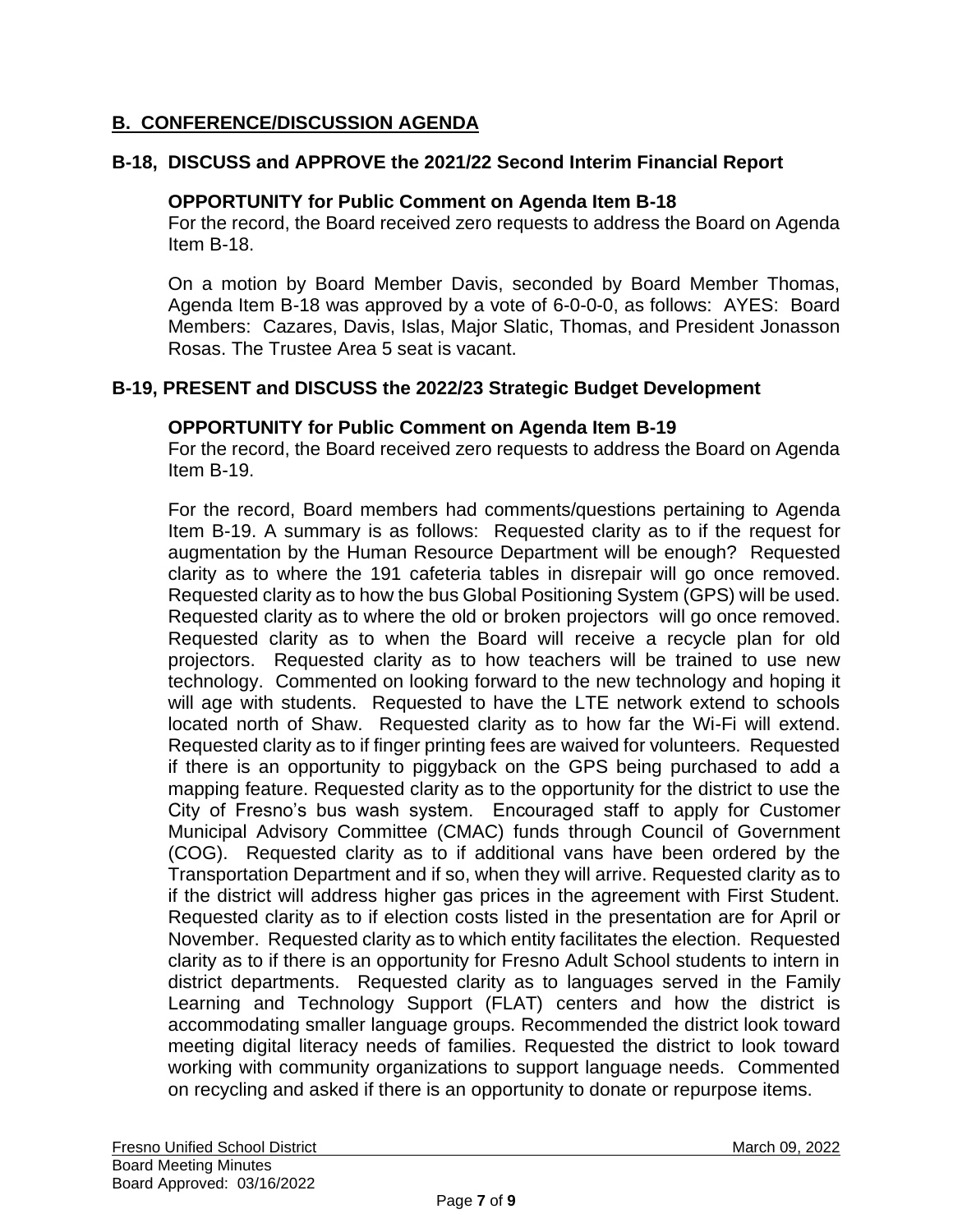## **B. CONFERENCE/DISCUSSION AGENDA - continued**

Requested clarity on Wi-Fi on school buses and requested to see information from the pilot. Requested the district to conduct a safe route to school assessment. Requested clarity as to if cement tables could be used at school sites. Requested clarity as to the fall projection for unduplicated pupil percentage. Requested clarity on the two positions requested by Human Resources. Requested clarity as to steps the district is taking to protect against cyber fraud. Santino Danisi, David Chavez, Karin Temple, Bryan Wells, Tami Lundberg and Carlos Castillo were available to provide clarity.

## **C. RECEIVE INFORMATION & REPORTS**

For the record, the Board was in receipt of two items as follows:

## **C-20, RECEIVE Proposed Revisions for Board Policies**

## **C-21, RECEIVE Constituent Services Quarterly Reporting**

## **OPPORTUNITY FOR UNSCHEDULED ORAL COMMUNICATIONS**

For the record, the Board received 17 requests to address the Board during Unscheduled Oral Communications. The individual's name along with a summary of topic are listed as follows:

- 1. Bea W.: Support of vaccine.
- 2. Gloria Hernandez: Support of vaccine.
- 3. Jessica Mahoney: Spoke about incident at Daily Charter.
- 4. Eric Rollins: District focus should be on teaching students to read.
- 5. Erin Schuurman: Opposition to the COVID vaccine.
- 6. Marcos Pacheco: Opposition to the COVID vaccine.
- 7. Mia Pacheco: Opposition to the COVID vaccine.
- 8. Matthew Pacheco: School safety, drugs allegedly found on campus.
- 9. Marycela Pacheco: Opposition to the COVID vaccine and concern with school safety.
- 10.Mrs. Bailey: Support for Andrew Fabela.
- 11.Tam Rae: Testimony on what lengths she will go to for students.
- 12.Andrew Fabela: Spoke of helping a family with an issue at Edison.
- 13.Ted Laurent, Jr.: Spoke against the vaccine and perceived lies told to support the vaccine.
- 14.Anneli Rios: Not present when name was called.
- 15.Norman Schuurman: Referenced a sign posted at a doctor's office which stated sports physicals would not be performed if student athlete had received the COVID vaccine.
- 16.Angelane Avila: Referenced comments from risk benefit analysis of the Pfizer vaccine.
- 17.Kevin Hall: Commented on GV Wire contributions to local political campaigns.